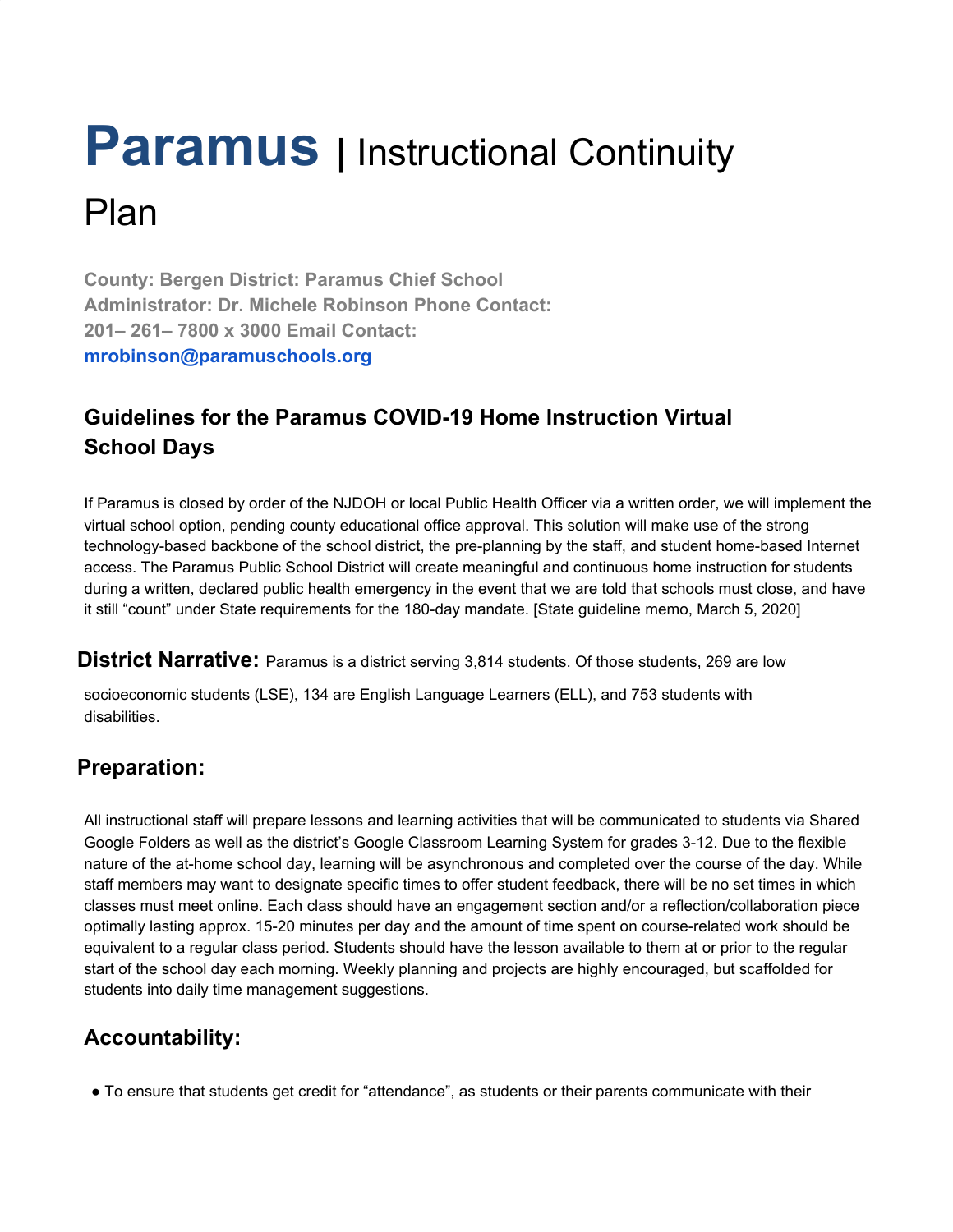teacher via Google Classroom and/or email, the teacher will mark that student "present". Parents will also be asked to call their school nurses/main offices to report if their children are too ill to participate in learning activities, which will then report them as "absent".

● Every day, classes will run during the typical school day.

● Teachers will be available to communicate with students/parents throughout the day via email, document-based comments, screencasting. Additionally, it is reasonable to expect that if a student communicates with the teacher via email that the teacher would respond either during their regular class time or within a reasonable amount of time via email during the school day. The goal of the day is student-teacher interaction and peer-to-peer collaboration, as the vast majority of our staff so often do already.

1

### **Paramus** | Instructional Continuity Plan

● All lessons will be aligned with district-approved curriculum and New Jersey Student Learning Standards. All lessons will have a student learning objective as per district instructional guidelines. All lessons will have means to check for student understanding of that objective and offer specific student feedback.

### **English, Social Studies, Science, Business, Math, World Language, S.T.E.M.**

Lessons will be run asynchronously. The lesson will need to have peer and/or teacher interaction. To keep the approach as manageable as possible for students, we will stick to tools that students and teachers already use with proficiency. Teachers will not be permitted to simply assign a reading or a worksheet without interaction as the lesson for the day. Examples of tools that could be used lessons may include

● Collaborative writing in a **Google Doc** with teacher feedback (written comments or verbal comments using add-ons like **Kaizena**).

- An **EdPuzzle video** where students provide feedback and receive feedback.
- Using **Padlet** for a classroom brainstorm or posting.
- Using the discussion features in **Google Classroom.**
- Have the teacher demonstrate a task (i.e. experiment, solving a math problem) via **Screencastify** and then have students have a reflective dialogue with the teacher and/or peers about their results in **Google Classroom** or a **Google Doc**.

● Have the class create a class **Google Slides** explaining a concept or presenting claims and evidence (each student makes a slide) and the teacher provides feedback on the task.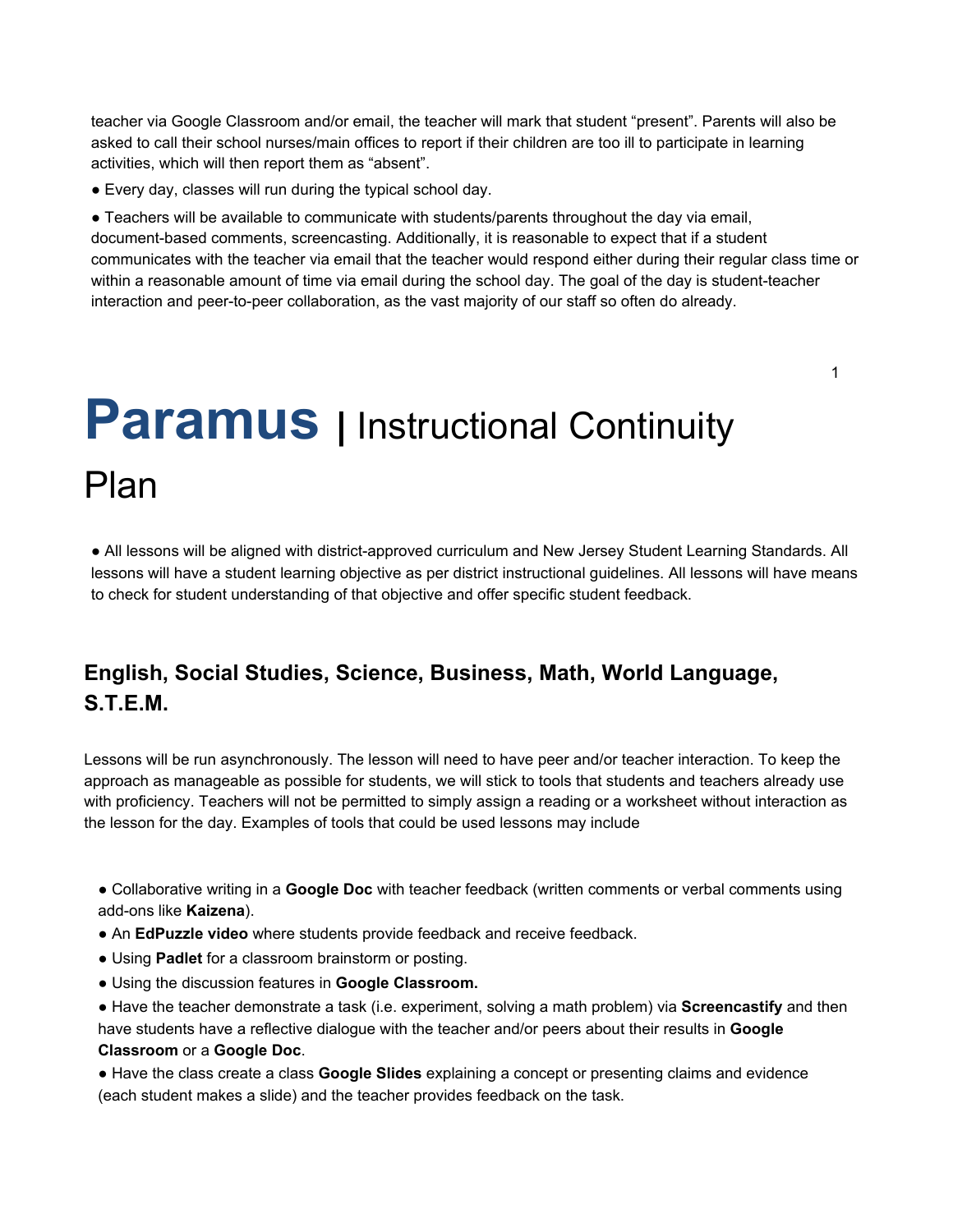- Create a **Google Form** with questions for students to assess or poll. (videos & images can be added)
- Shared class notes using **Google Docs** based on a teacher presentation.
- Online read-alouds and questioning via **Screencastify**
- Leveled reading assignments and tracking utilizing tools like **Raz Kids** and **Newsela Pro**
- Use of digital formative assessment tools like **Edulastic, Socrative, Peardeck,** and **Nearpod** to measure student progress
- Utilize logic-enhanced/Interactive math programs that are individualized/student-centered (**IXL, XtraMath, Study Island)**
- Use of digital subscription-based tools to supplement classroom instruction (**Brain Pop, Science Flix, Book Flix, Pebble Go, Kids Discover!, Gizmos)**
- **Online textbooks** with interactive features for elementary, middle, and high school courses

#### **Physical Education**

Classes not currently in health will shift to a health focus. Physical Education/Health teachers will take a grade level focus that is in the curriculum and focus lessons on hygiene and germ transmission prevention as well as lessons that complement the work they have already done with mindfulness, stress reduction, and mental health awareness. Students should also be encouraged to log physical activity/exercise at home if they are otherwise healthy as a supplemental activity.

# **Paramus** | Instructional Continuity Plan

#### **Visual and Performing Arts and 21st Century Life and Careers**

The focus of these classes is on performance, creation, collaboration, and creativity. Students will have the opportunity to reinforce the skills and techniques they had been working on in class and also try something different by utilizing digital tools and resources they have available as well as collaboration via Google Hangouts, for example, to make this happen. In music, for example, students will create and post audio clips of instrumental/vocal music excerpts, scale studies, and etudes. Students will also, for example, listen to a recording, watch a video and use forum-style communication to have a "book club" discussion about them. Students can write program notes for pieces in their repertoire, use Screencastify or other tools to make recordings, assign a solo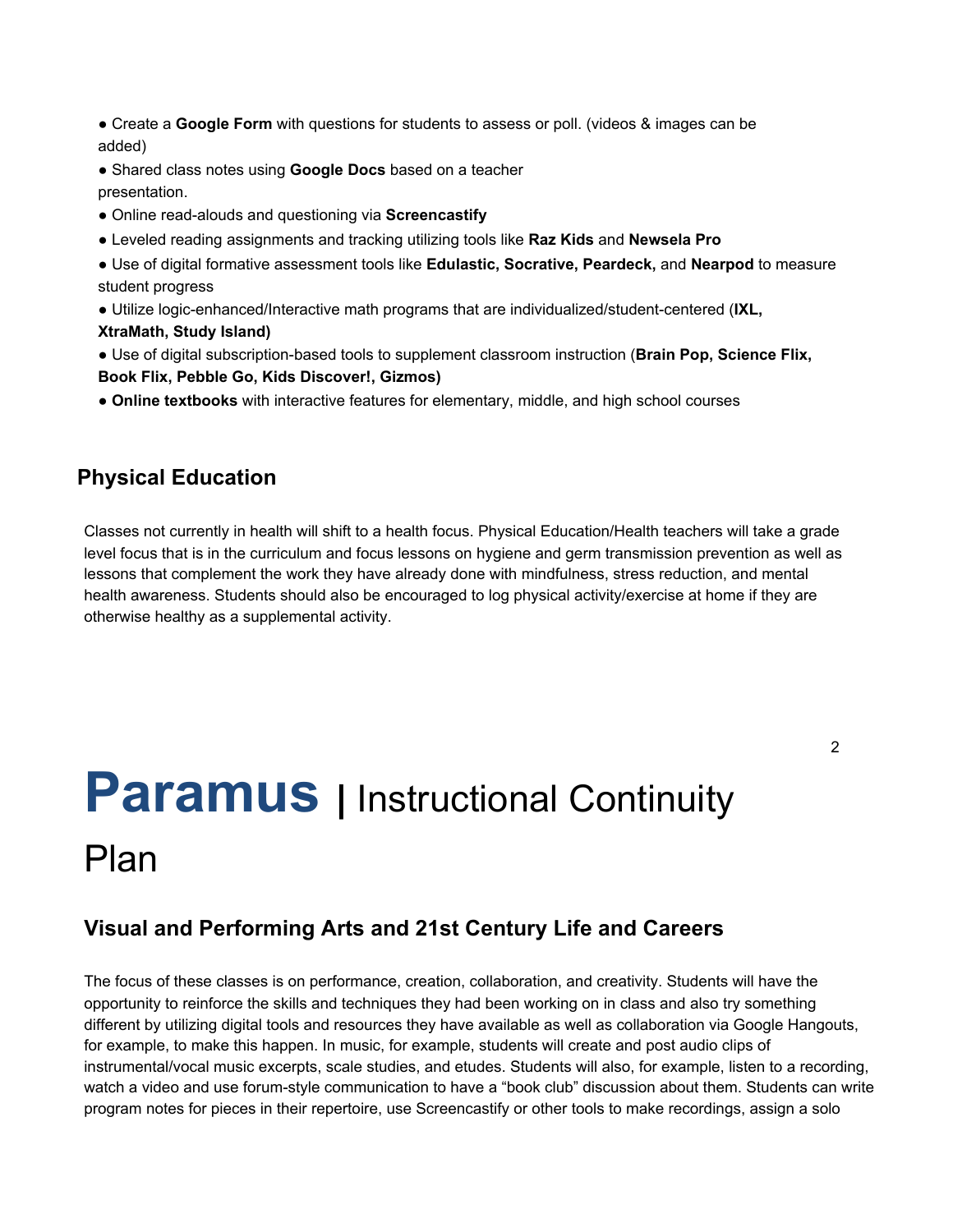song to the entire chorus to learn, plan a choral concert project. Give students a budget, time frame links to JwPepper and go! Book Club: Compare/contrast YouTube performances of the same work/different choirs. In fine arts, they will upload visual and digital artworks for class critiques and discussion, create 10 creative recipes from the food found in their pantry to share with their culinary class and teacher via Google Classroom. Dancers can read a poem, and create a simple choreographic piece portraying their interpretation of the poem followed by an artist's statement of their work. In theater, they will use the Discussion Board, Forum, or other function (platform-specific), in order to create unique threads for each class session or class reading and present prompts that might otherwise have given for in-class discussion. Students will respond to the prompt - and then follow up by asking each student to respond to at least one other person.

#### **Special Services Accommodations**

- Collaborative teachers will co-plan the lessons with their teaching partners via email and Google Meet.
- Collaborative teachers will proactively reach out to students with IEPs in their class to provide additional support and appropriate modifications and accommodations.
- Instructional assistants will also be in touch with their assigned students to provide support.
- Resource program teachers will plan with their grade level colleagues and make appropriate modifications for their students to be shared directly with students and parents.
- Special program teachers (LLD, ABA) will work with CST members, BCBAs, and related service providers, and Ms. Margaret Damiano (Supervisor of Special Services), and the case managers to plan appropriate, supported, and scaffolded activities for their students.
- Specialized materials, communication devices, and assistive technology supports will remain in place for students. Online platforms, like RethinkEd, IXL, and Learning Ally, will be utilized.
- Related services will be provided throughout the school closure via paper-based packets, online platforms, and consultation with parents, teachers, and students. Conference calls during regularly scheduled therapy times for all related services will happen on a daily basis. For students who present with significant disabilities, limited options for 1:1 clinic-based services will be available. If a child does not receive services after an extended period of time, the IEP team will convene and make an individualized determination whether and to what extent compensatory services may be needed, consistent with applicable requirements, including to make up for any skills that may have been lost through a mutually agreeable time frame and format with the parent.

## **Paramus** | Instructional Continuity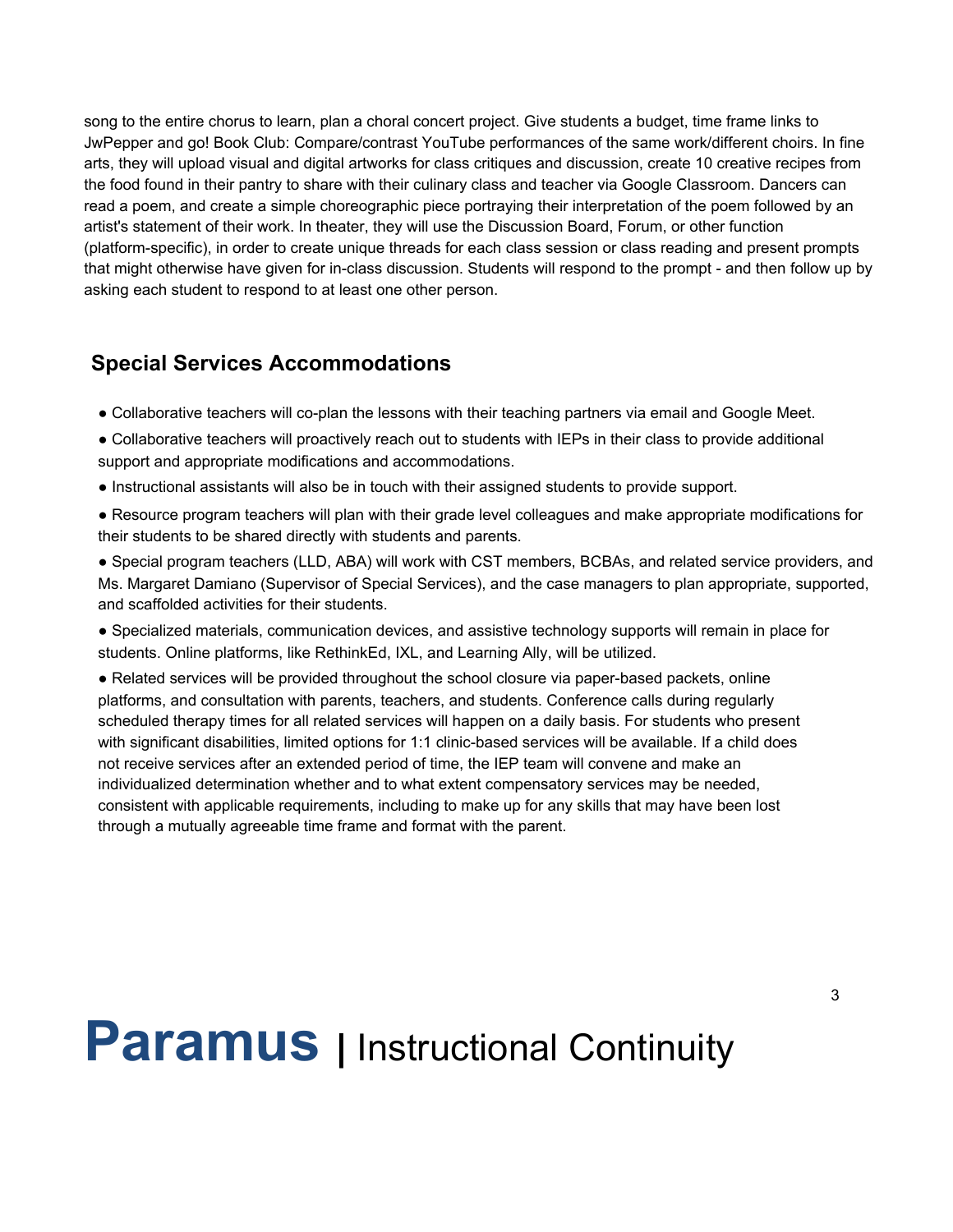### Plan

### **Child Study Team Members and School Counselors**

Ms. Margaret Damiano (Supervisor of Special Services) and Ms. Tiffany Goodson (Supervisor of School Counseling) will share expectations with their respective departments for ways to be productive and engage with students during this day. Counselors and CST members' responsibilities will continue, holding the required meetings for IEP evaluation planning, eligibility, amendments, and annual reviews, and course selection virtually. Staff members will document work-flow and establish available office hours for students and/or parents to communicate with them. Additionally, counselors and CST members will be responsible for staying in touch with students whom we know might find this type of learning a challenge.

### **Out of District/Homebound Student Coordination**

**●** Several communications regarding special education programming have been sent home to parents unique to the type of program in which they are enrolled. Case managers will continue phone conferences with parents and utilize secured online platforms to converse. In some circumstances, contracted providers will continue to provide service to students with special needs. Providers have also developed a plan to provide remote instruction, counseling services, and consultation via phone conference. Providers have access to a conference call translation services for meetings, counseling sessions, and parent consultations.

● Nursing services will be available throughout the closure period to respond to parent questions and concerns, as well as address any medical issues that arise for our students who are medically fragile. Attendance and health will be monitored for these students. Supportive services and consultation with the school nurse will be provided. Where appropriate, contracted nursing services for medically fragile homebound students will remain in place given the proper health assurances.

● For students with disabilities who receive programs and services in out of district placements, we have been in continual contact with the various schools for disabilities and programs that serve our students in order to be updated on their school closings or necessary changes to the services provided. The Supervisor of Special Services has confirmed access to remote learning opportunities as well as the provision of related services for students enrolled in out of district placements.

● The Paramus Board of Education utilizes Region and Jointure transportation services for students enrolled in Out of District placements, rather than BOE buses so transportation is always readily available in the event of a closure. Paramus students enrolled in alternate placements will continue to attend their program as long as the school is not under a mandate for closure. The Director of Transportation notifies the appropriate vendor should we become aware of a school closure.

### **Building Principals & Supervisors**

Administrators will remain in communication with their teachers throughout the day and regularly monitor instructional activities. They are available to troubleshoot technical and instructional issues and offer advice and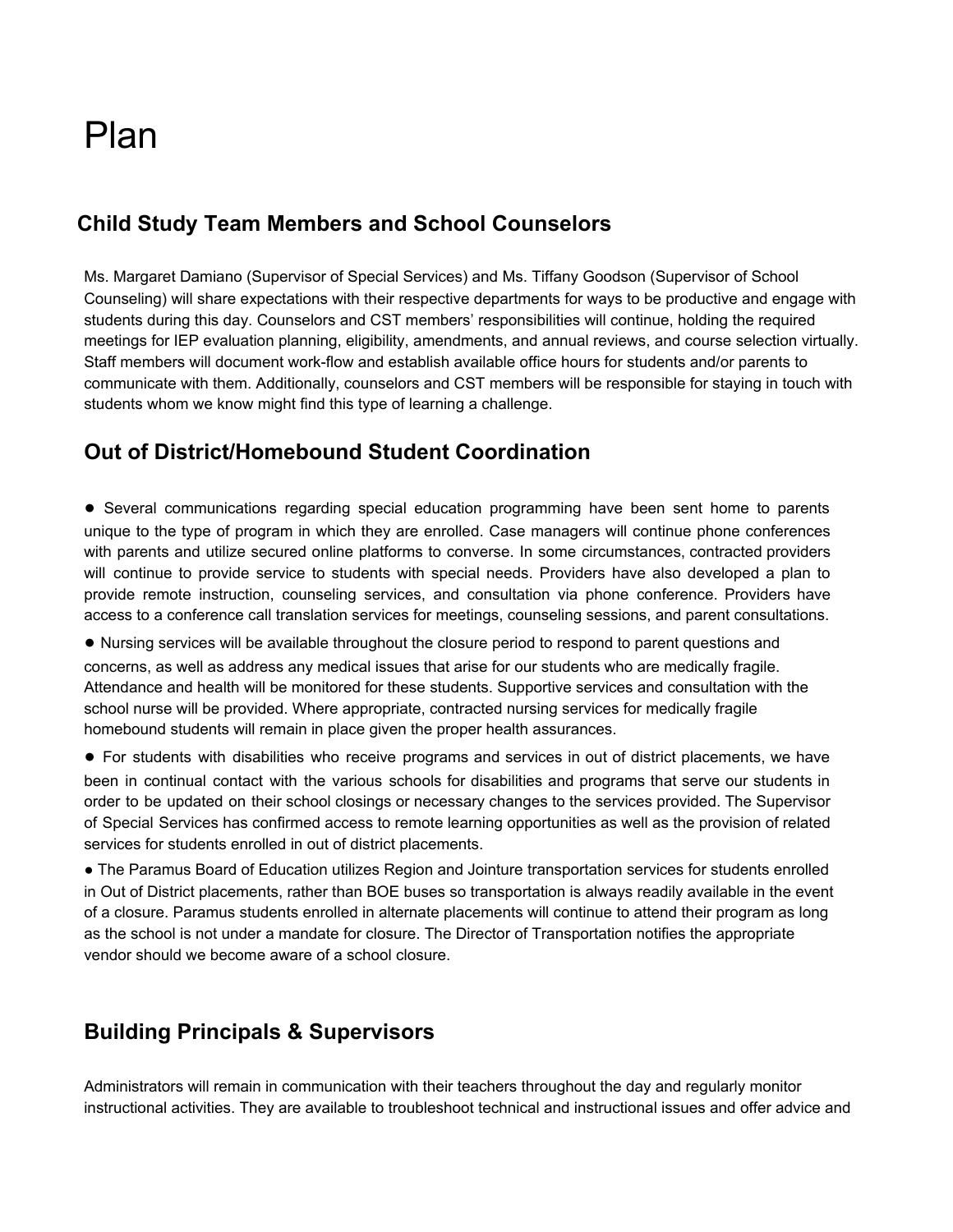suggestions. In addition, regular virtual meetings will be set up amongst the administrative team to ensure that there are open lines of communication to ensure the consistent delivery of instruction and to efficiently address common areas of concern.

4

# **Paramus** | Instructional Continuity Plan

### **Students Without Wifi or Device Access**

Prior to any school closures, a survey was sent out to all students and staff to identify anyone with device or service access issues. Staff or students without wifi access have been identified and provided with help to get individual access by the district as part of our 1:1 program. Most of our resources and programs are also accessible via smartphone. Elementary students and staff without computers will be provided with Chromebooks. Additionally, students will be provided with hard-copy resources and plans upon request.

### **Students Eligible for Free and Reduced Lunch**

We have been in communication with our food service vendor, Pomptonian. In the event of a school closing under the state criteria, Pomptonian will provide Grab-and-Go meals per day at Paramus High School for the students eligible for nutrition benefits. Meals will begin on the first date of closure and will continue throughout the entire closure period.

### **Bias and Stigma associated with COVID-19**

Understanding that COVID-19 could bring unwanted bias or stigma upon certain ethnic and religious groups, our district will be hyper-aware of student behavior and utilize prevention, response, and educational strategies to prevent or combat bias and stigma associated with the virus.

### **Conclusion**

In sum, the Paramus Public School District virtual days will work because although shutting a school down for a public health emergency may be new to us, the tools and strategies that we will be employing are not. We have been a 1:1 district for over 3 years and teachers currently use Google Docs and Google Classroom extensively in their instruction. Our staff has acquired and employs skills that make us a leading district in terms of our innovation and readiness to employ this meaningful instruction. We are more than happy to share our plans and